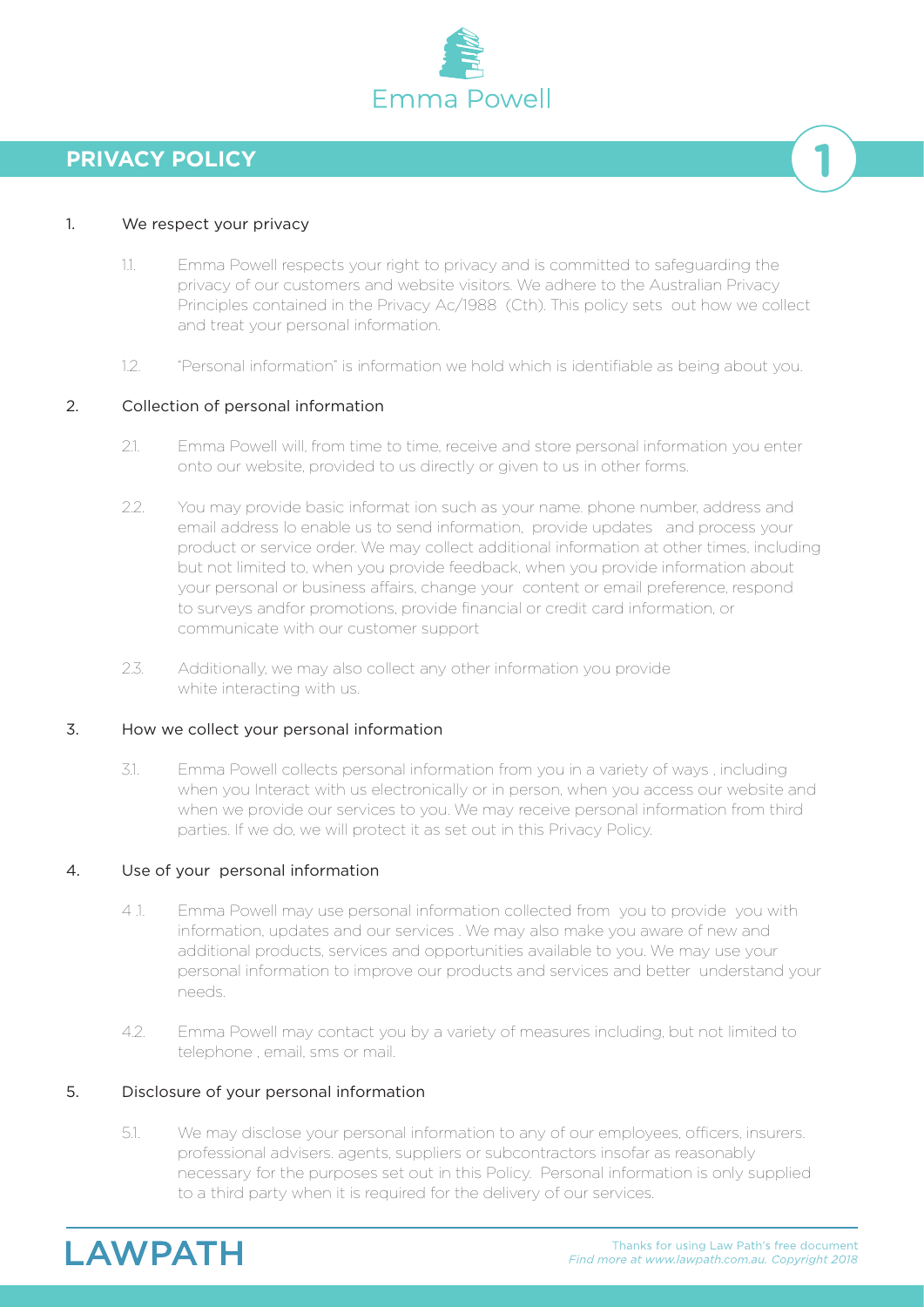

# **PRIVACY POLICY**

- 5.2. We may from time to time need to disclose personal information to comply with a legal requirement, such as a law, regulation, court order , subpoena, warrant , in the course of a legal proceeding or in response to a law enforcement agency request.
- 5.3. We may also use your personal information to protect the copyright, trademarks, legal rights, property or safety of Emma Powell, www.emmapowelLcom.au, its customers or third parties.
- 5.4. Information that we collect may from time to time be stored, processed in or transferred between parties located in countries outside of Australia.
- 5.5. If there is a change of control in our business or a sale or transfer of business assets, we reserve the right to transfer to the extent permissible at law our user databases , together with any personal information and non-personal information contained in those databases . This information may be disclosed to a potential purchaser under an agreement to maintain confidentiality. We would seek to only disclose information in good faith and where required by any of the above circumstances
- 5.6. By providing us with personal information, you consent to the terms of this Privacy Policy and the types of disclosure covered by this Policy. Where we disclose your personal information to third parties, we will request that the third party follow this Policy regarding handling your personal information .

### 6. Security of your personal information

- 6.1. Emma Powell is committed to ensuring that the information you provide to us is secure. In order to prevent unauthorised access or disclosure, we have put in place suitable physical, electronic and managerial procedures to safeguard and secure information and protect it from misuse, interlerence, loss and unauthorised access, modification and disclosure .
- 6.2. The transmission and exchange of information is carried out at your own risk. We cannot guarantee the security of any information that you transmit to us, or receive from us. Although we take measures to safeguard against unauthorised disclosures of information, we cannot assure you that personal information that we collect will not be disclosed in a manner that is inconsistent with this Privacy Policy.

## 7 . Access to your persona l information

- 7.1. You may request details of personal information that we hold about you in accordance with the provisions of the Privacy Act 1988 (Cth). A small administrative fee may be payable for the provision of information. If you would like a copy of the information , which we hold about you or believe that any information we hold on you is inaccurate, out of date, incomplete, irrelevant or misleading,  *please email us at emma@emmapowell.com.au*
- 7.2. We reserve the right to refuse to provide you with information that we hold about you, in certain circumstances set out in the Privacy Act.



**2**